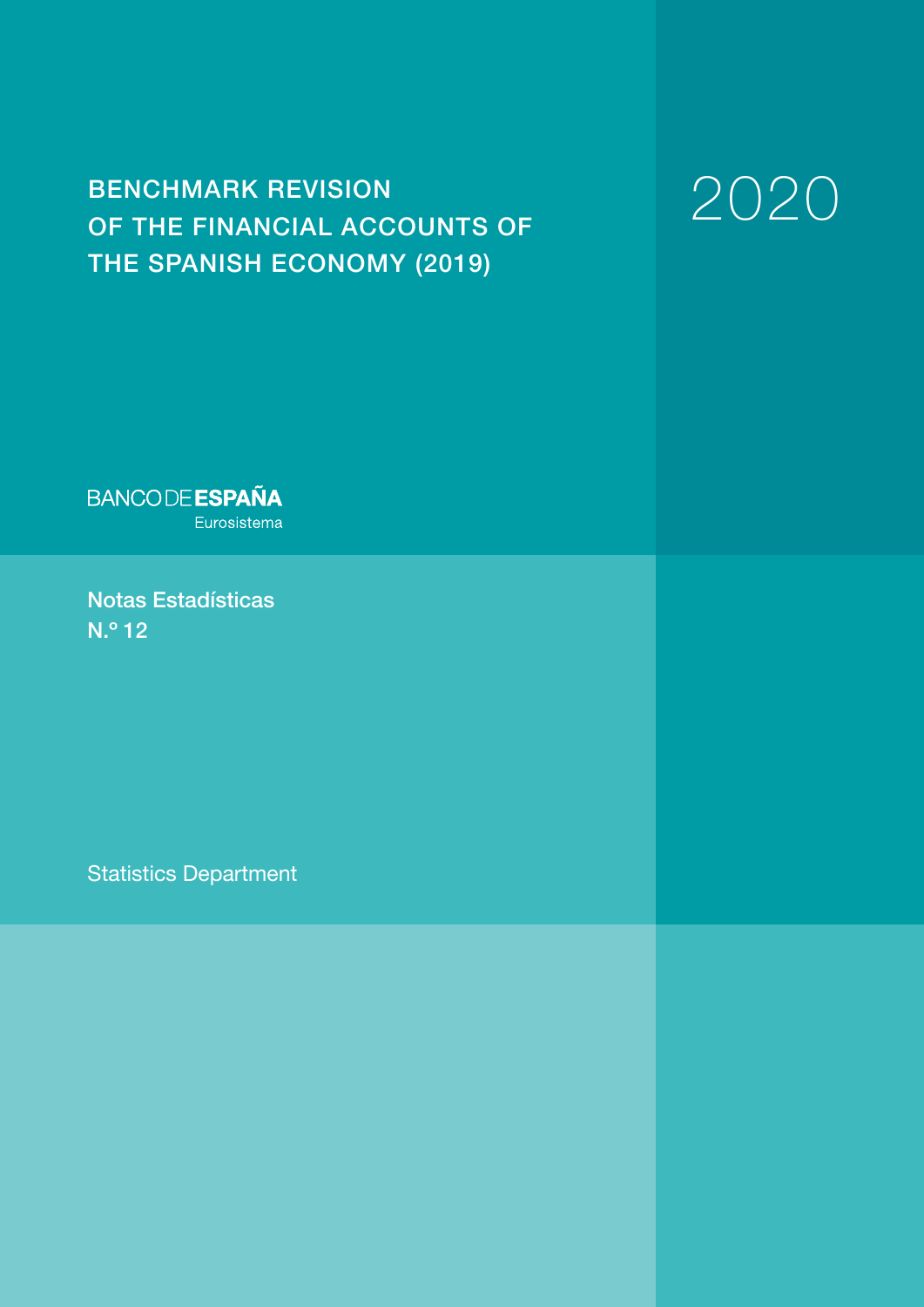- 
- 2 Financial institutions 6
- 3 General government 9
- 4 Non-financial corporations 11
- 5 Households and NPISHs 13
- 6 Rest of the world 15
- 7 Main indicators of the financial accounts 17

1 Introduction 5 Statistical notes published 18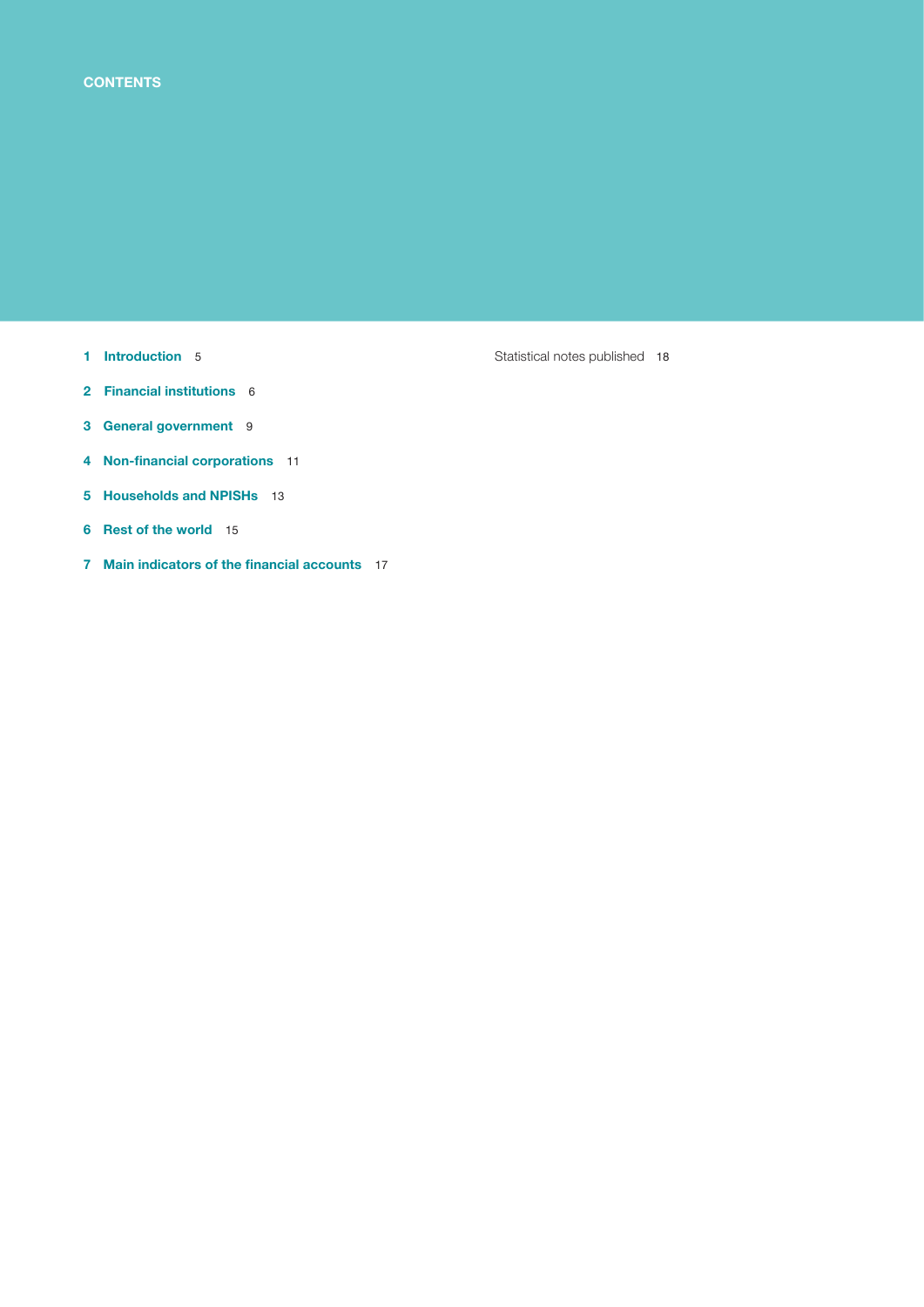BENCHMARK REVISION OF THE FINANCIAL ACCOUNTS OF THE SPANISH ECONOMY (2019)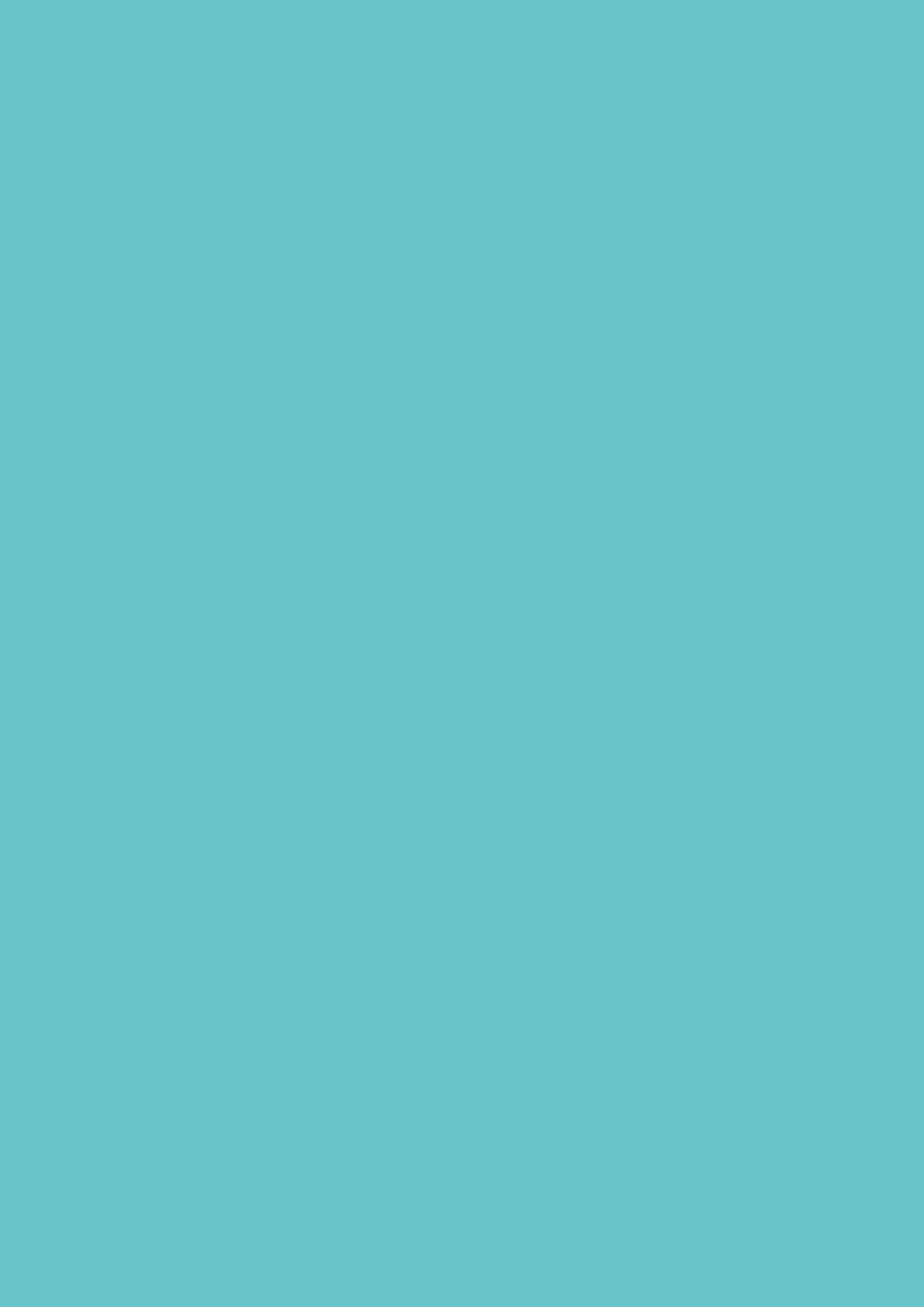# 1 Introduction

In 2014, EU countries adapted the methodology for compiling the financial accounts to the new version of the European System of Accounts, known as ESA 2010, which replaced the previous version ESA 95. A harmonised revision policy for macroeconomic statistics<sup>2</sup> was agreed at European level, recommending that the following benchmark revision of the national accounts, financial accounts and balance of payments and international investment position statistics take place in 2019.<sup>3</sup> This revision of the macroeconomic statistics has been conducted in Spain – in parallel and in unison – by the agencies responsible for these statistics, i.e. the National Statistics Institute (INE, by its Spanish abbreviation) and the Banco de España, and also, as regards general government, the National Audit Office (IGAE, by its Spanish abbreviation).

The objective of the harmonised European revision policy is to promote consistency between the various domains of national macroeconomic statistics, comparability across countries and the compilation of aggregate statistics at European level. Benchmark revisions are revisions of the data sources and/or methods used to prepare macroeconomic statistics that may affect the results of the main variables for relatively long periods of the series, unlike the regular revisions which normally concentrate on the most recent periods and stem from the availability of new data. Sometimes there may also be ad hoc revisions owing to the availability of specific new data sources or the implementation of new procedures, although it is recommended that, if possible, these changes be included in the benchmark revisions. It has been agreed that benchmark revisions should be made every five years, preferably in years ending in 4 or 9.

This statistical note sets out the most significant changes made to the *Financial Accounts of the Spanish Economy* (FASE) in 2019, in the updates of the financial accounts corresponding to 2019 Q1 and Q2 (published in July and October 2019, respectively), with respect to the values released in the annual publication in June

<sup>1</sup> This revision was anticipated in section 6 (Forthcoming coordinated revision of macroeconomic statistics) of the *Methodological Summary* in the publication *[Financial Accounts of the Spanish Economy, June 2019](https://www.bde.es/webbde/en/estadis/ccff/resumenmet.pdf)*.

<sup>2</sup> [A Harmonised European Revision Policy for Macroeconomic Statistics](https://circabc.europa.eu/sd/a/370b7c25-142d-40df-8397-248289a03bac/2017-10-13%2520-%2520CMFB%2520Communication%2520on%2520common%2520revision%2520policies.pdf), Committee on Monetary, Financial and Balance of Payments Statistics, October 2017.

<sup>3</sup> The 2019 benchmark revision of the balance of payments and international investment position statistics can be found in Statistical Note 10, *Impact of the 2019 benchmark revision on the net lending/net borrowing and international investment position of the Spanish economy*, Statistics Department, 2019.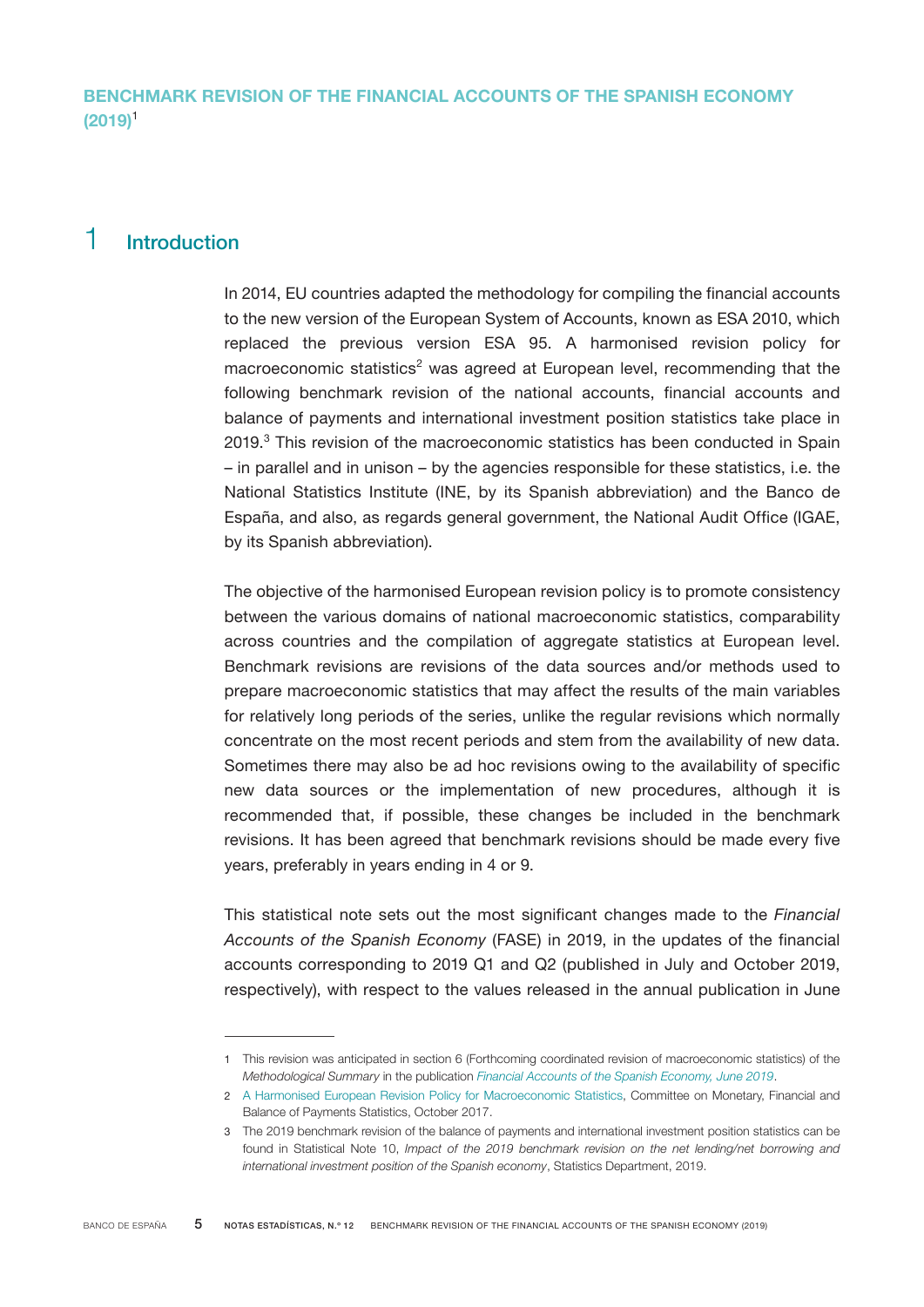2019. In addition to this introduction, the note contains five sections which briefly assess the scale of the revisions made to the financial balance sheets of each institutional sector of the financial accounts system and detail the most significant changes to the main categories of financial assets/liabilities in each case. The seventh section assesses the impact of these revisions on the main indicators of the financial accounts.

# 2 Financial institutions

## The financial assets and liabilities of the financial institutions sector have been revised down slightly

Charts 1.1 and 1.2 detail the main components of the revisions<sup>4</sup> of the financial institutions sector's financial assets and liabilities. The €78 billion reduction in total financial assets in 2018, equivalent to 2% of the sector's total financial assets, is the result of a decline in holdings of debt securities and loans, while there is a similar increase in the financial derivatives and unlisted shares categories. The €51 billion reduction in liabilities in 2018, equivalent to 1% of total sector liabilities, is predominantly in the debt securities category, while the listed shares and financial derivatives categories show an increase, mainly the latter. Overall, the positive and negative revisions to the financial assets/liabilities categories had a small net impact.

The following is additional information concerning the key changes made in this FASE benchmark revision, explaining the aforementioned revisions to positions in the financial institutions sector.

— *Net recording of securities issued by monetary financial institutions (MFI) in the MFI portfolio.* As a general rule, ESA 2010 recommends the gross recording of financial positions and transactions, although it recommends that the net value be recorded when the transactions are within a single institutional unit. The decision was taken to apply this criterion to debt securities held in treasury stock by MFIs and used to guarantee their Eurosystem refinancing transactions, as per the recommendations of the international expert working groups. This aligns the treatment in macroeconomic statistics with that typically applied in banking statistics. Conversely, the gross calculation approach is maintained for the primary statistics of securities, since the registering of these is subject to the formal requirements associated with the issuance of such securities. Consequently, the MFI balance sheet declined by €129 billion, representing 3.8% of the total financial assets/liabilities of these institutions.

<sup>4</sup> The revisions are expressed as the differences between the latest values from the quarterly update, FASE 2019 Q2 (October 2019), and the previous data from the annual publication, FASE 2018 (June 2019).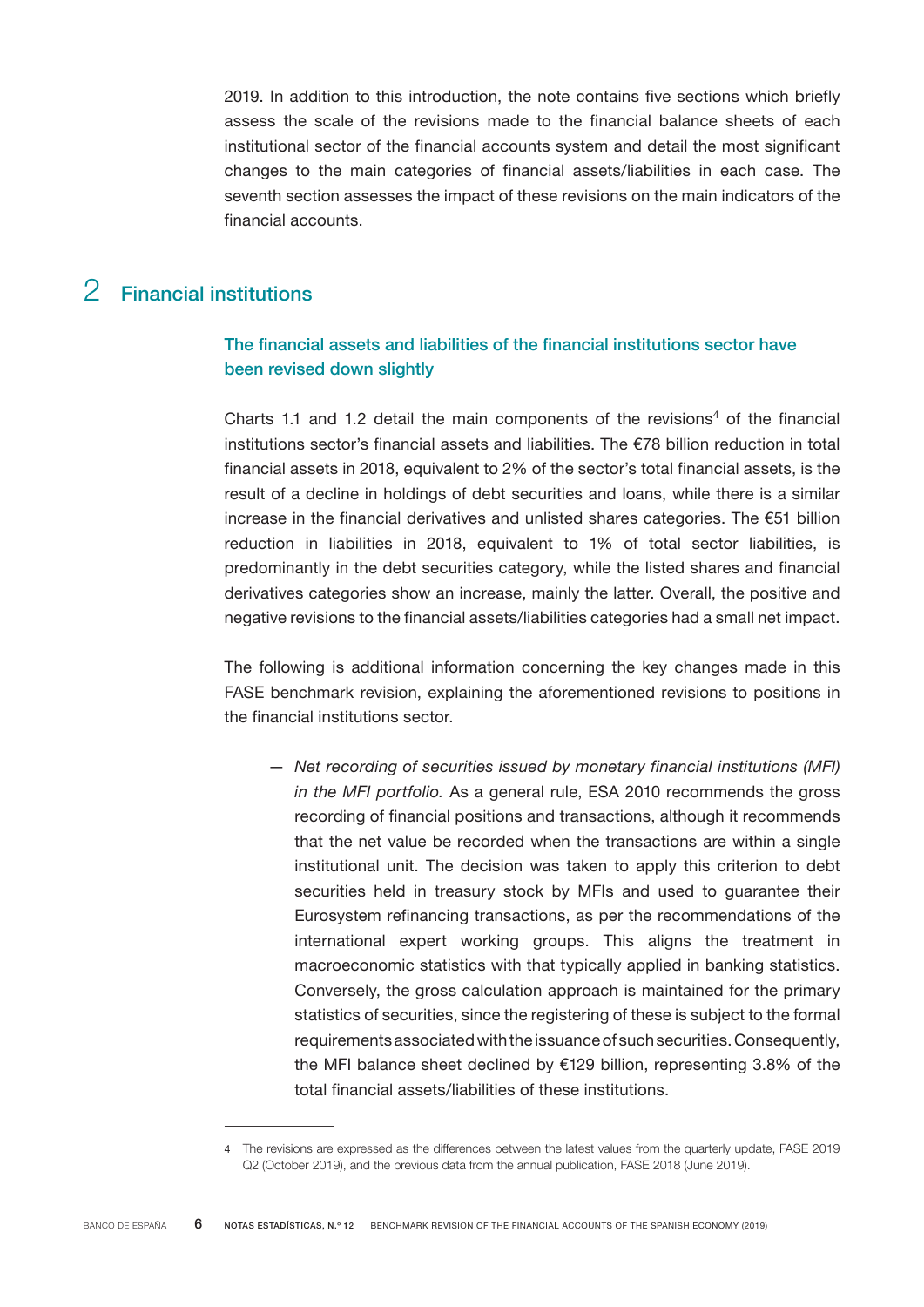#### FINANCIAL INSTITUTIONS Chart 1

Main components of the revisions (1995-2018).



SOURCE: Banco de España.

a AF.2: Currency and deposits; AF.3: Debt securities; AF.4: Loans; AF.51: Equity; AF.52: Investment fund shares; AF.6: Insurance, pensions and standardised guarantees; AF.7: Financial derivatives.

> — *Reclassification of special purpose entities issuing securities.* Following the entry into force of ESA 2010 and the sixth edition of the *Balance of Payments and International Investment Position Manual,* special purpose entities created by groups to raise financing through the issuance of securities<sup>5</sup> were sectorised, subject to certain requirements, in the captive financial institutions and money lenders (S.127) sub-sector, part of the financial institutions sector. However, this classification must be subject to a prior consideration set out by the system of national accounts to determine the institutional categorisation of agents: the existence or not of decisionmaking autonomy. Based on this criterion, in 2019 those special purpose entities that are subsidiaries of non-financial corporations and lack decisionmaking autonomy, i.e. entities that are purely special purpose vehicles created by non-financial groups to issue securities, were reclassified in national accounts from the financial institutions sector to the non-financial corporations sector. This reclassification was applied in 2019 as part of the benchmark revision for the 2005-2018 time series. The revision of the stocks and financial transactions series was performed starting from 2005 (reaching a maximum of €60 billion as of 2012), albeit having a nil effect in

<sup>5</sup> Typically, these funds return to the parent entity via deposits (when the parent is a credit institution) or loans (when the parent is a non-financial corporation).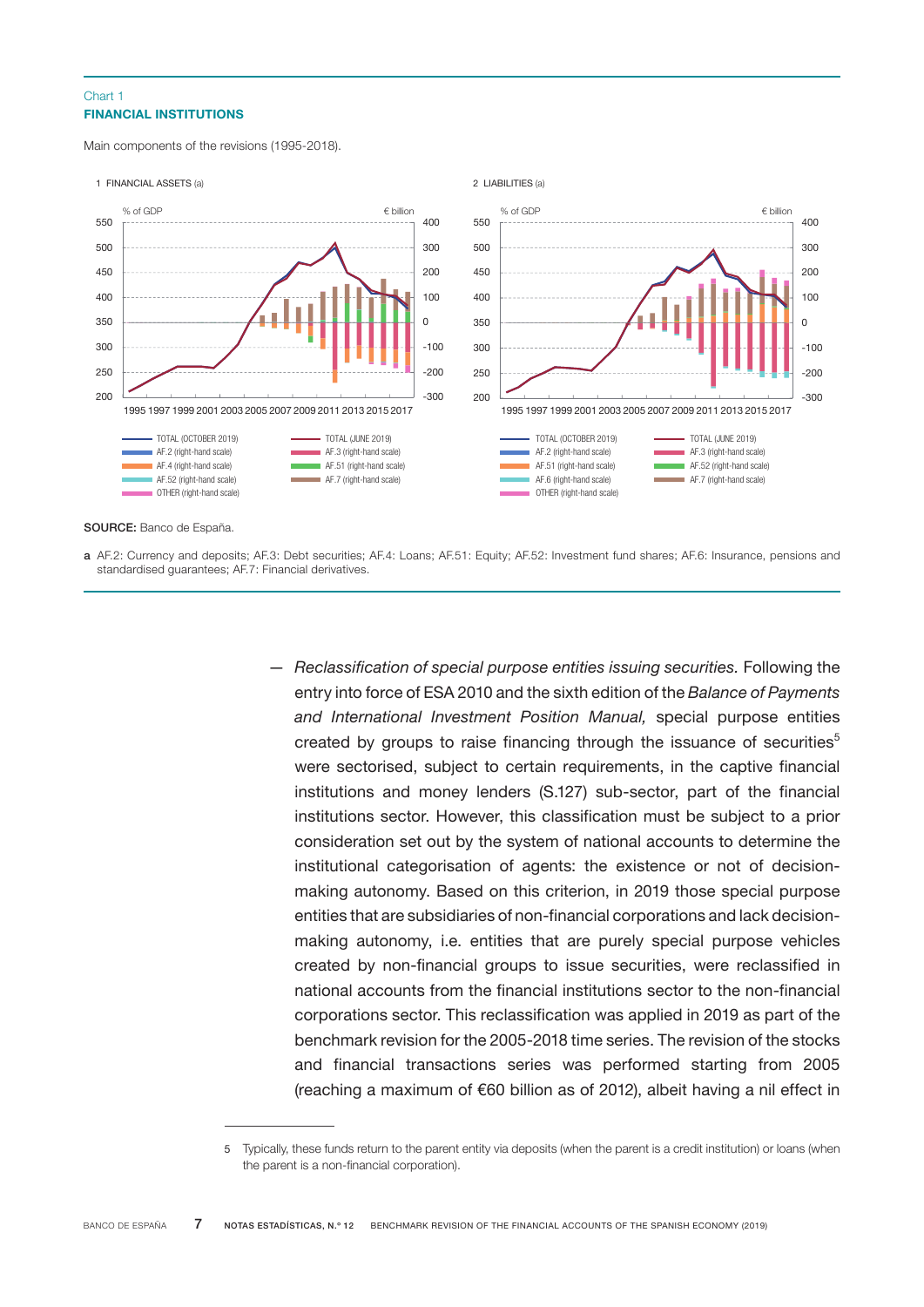net terms (assets minus liabilities). Logically, this reclassification had an impact on counterpart sectors, particularly against the rest of the world sector. The main instrument categories affected in the financial institutions sector were debt securities (liabilities) and loans (assets).

- *Revision of the holdings and specific purpose entities series.* These entities are included in the captive financial institutions and money lenders subsector. Their accounts are estimated on the basis of the data available in the Central Balance Sheet Data Office database and other additional sources, mainly transactions with the rest of the world. In line with the recently agreed criteria for balance of payments statistics (including direct investment and the international investment position), $6$  the population of such institutions has grown owing to the inclusion of institutions with fewer than five employees, rather than three employees as had been the case. This expanded the population of such institutions in Spain by an average of 40 over the time series to 633, with liabilities in the sub-sector increasing by around 35%. The equity categories (assets/liabilities) were the most affected.
- *Inclusion of a new data source to prepare accounts for the insurance subsector.* The data previously used to prepare the accounts for this sub-sector were designed for supervisory purposes and were not available in a timely fashion, meaning estimates were used for some categories. Regulation 1374/2014 of the European Central Bank on statistical reporting requirements for insurance corporations provides for the direct and timely provision of information for such entities as of March 2016, on the basis of the requirements of supervisory authorities under the framework of Solvency II, thereby taking an integrated approach. The inclusion of these data as a source for preparing financial accounts mainly affected the insurance, pension and standardised guarantee schemes category. Alongside the change of data source, amendments were also made to the accounting treatment of so-called "equalisation reserves", which on the basis of their nature are now classified as other equity, and the "accounting imbalances" reserves, which are now part of net worth. The distinction between life and non-life was also revised, as was the allocation of the counterparties for this instrument between the resident and non-resident sectors. The other assets and other liabilities categories also underwent considerable change, as a result of the greater detail available in the new base data.
- *Financial derivatives (AF.7) positions against the rest of the world recorded on a gross basis rather than net,* in line with the criteria for international investment position statistics. As has been noted, as a general rule ESA 2010 recommends the gross recording of financial positions and

<sup>6</sup> IMF (2014), *"Final Report of the Task Force on Special Purpose Entities".*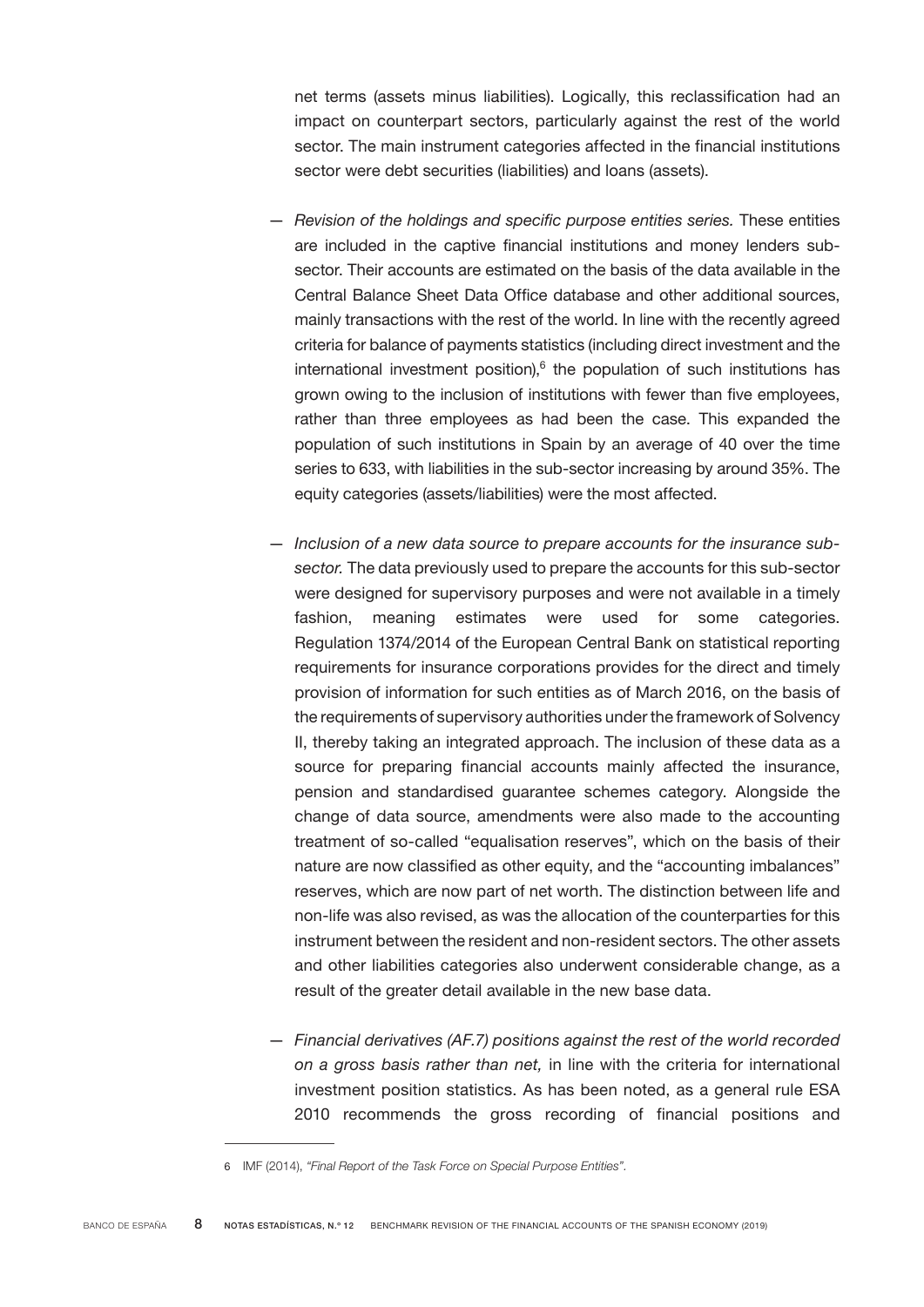transactions, although it also indicates the possibility of net recording where the base information lacks sufficient detail to identify asset and liability transactions, or where there is significant variability when recording transactions on the asset or liability side of the balance sheet owing to the change in sign of the debit/credit positions, as is the case with interest rate swaps. However, the reference manuals for balance of payments statistics are more specific regarding the gross recording of such positions. To eliminate any discrepancies between these two macroeconomic statistics when measuring financial positions for resident sectors against the rest of the world, the international expert working groups have recommended gross recording. This was applied to the FASE in this benchmark revision.

# 3 General government

## The financial assets of the general government sector have been revised upwards slightly, while the changes to the sector's liabilities are of scant significance

Charts 2.1 and 2.2 detail the main components of the revisions of the general government sector's financial assets and liabilities. The sector's total financial assets increased by €29 billion in 2018, representing 4% of the overall financial assets. This was mainly driven by the increase in equity holdings and, to a lesser degree, other accounts receivable (under other assets). The small €10 billion increase in total liabilities in 2018, representing 1% of total liabilities in the sector, was mainly due to the increase in other accounts payable (under other liabilities).

The following is further information on the main changes made to general government accounts in this FASE benchmark revision.

*— Change to the system for recording taxes and social contributions.* EU legislation<sup>7</sup> states that taxes and social contributions are recorded based on the accrual principle, but those unlikely to be collected shall have no impact on the calculation of general government net lending $(+)$ /borrowing $(-)$ . Consequently, since the application of ESA 2010 to national accounts, tax accrual has been calculated based on the claims recognised for each tax in budget outturns, including an adjustment for amounts unlikely to be collected, which is recorded as a capital transfer paid by general government to the sectors and sub-sectors that generate the tax liability. In addition, tax refunds are attributed to the period in which the claim to

<sup>7</sup> Regulation (EC) No 2516/2000 of the European Parliament and of the Council of 7 November 2000 modifying the common principles of the European system of national and regional accounts in the Community (ESA) 95 as concerns taxes and social contributions and amending Council Regulation (EC) No 2223/96. The statistical source for this information formulated by the National Audit Office (IGAE) is the State Tax Revenue Service (AEAT).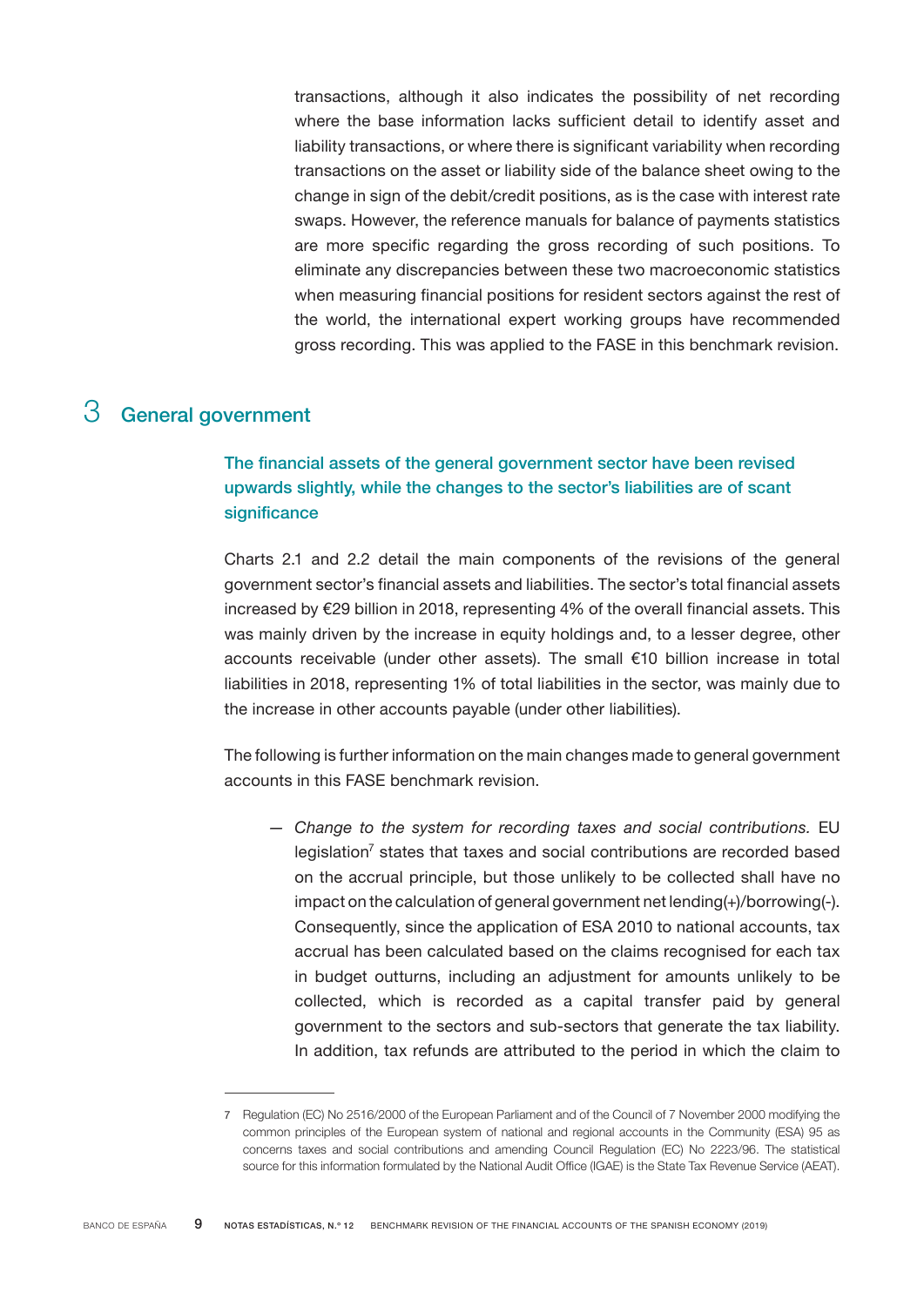### GENERAL GOVERNMENT Chart 2

Main components of the revisions (1995-2018).



a AF.2: Currency and deposits; AF.3: Debt securities; AF.4: Loans; AF.5: Equity and investment fund shares; AF.81: Trade credits.

these is recognised, on the basis of the liquid payments for each tax, even if these payments are made in later periods. This recording approach is known as the "uncertain revenue" approach.

The aforementioned EU legislation also allows the accrual of taxes and social contributions to be calculated on the basis of each tax directly from liquid revenues or cash. The accrual principle means that taxes must be attributed to the period in which the activity giving rise to the tax liability took place. Accordingly, the liquid revenue for each period must be timeadjusted to the period when the taxable event took place. This is known as the "cash adjusted" method and has been applied to general government accounts as from the 2019 benchmark revision. The recording of tax refunds is unaffected by the method change.

*— Recording of certain transactions and reclassification of public enterprises.* The most significant of these are the transactions related to the Statecontrolled Spanish radioactive waste management agency Empresa Nacional de Residuos Radiactivos (Enresa) and CESCE (Spain's official export credit company).

Enresa is a state-owned enterprise that was set up in 1984 to manage radioactive waste, dismantle nuclear and radioactive facilities, and oversee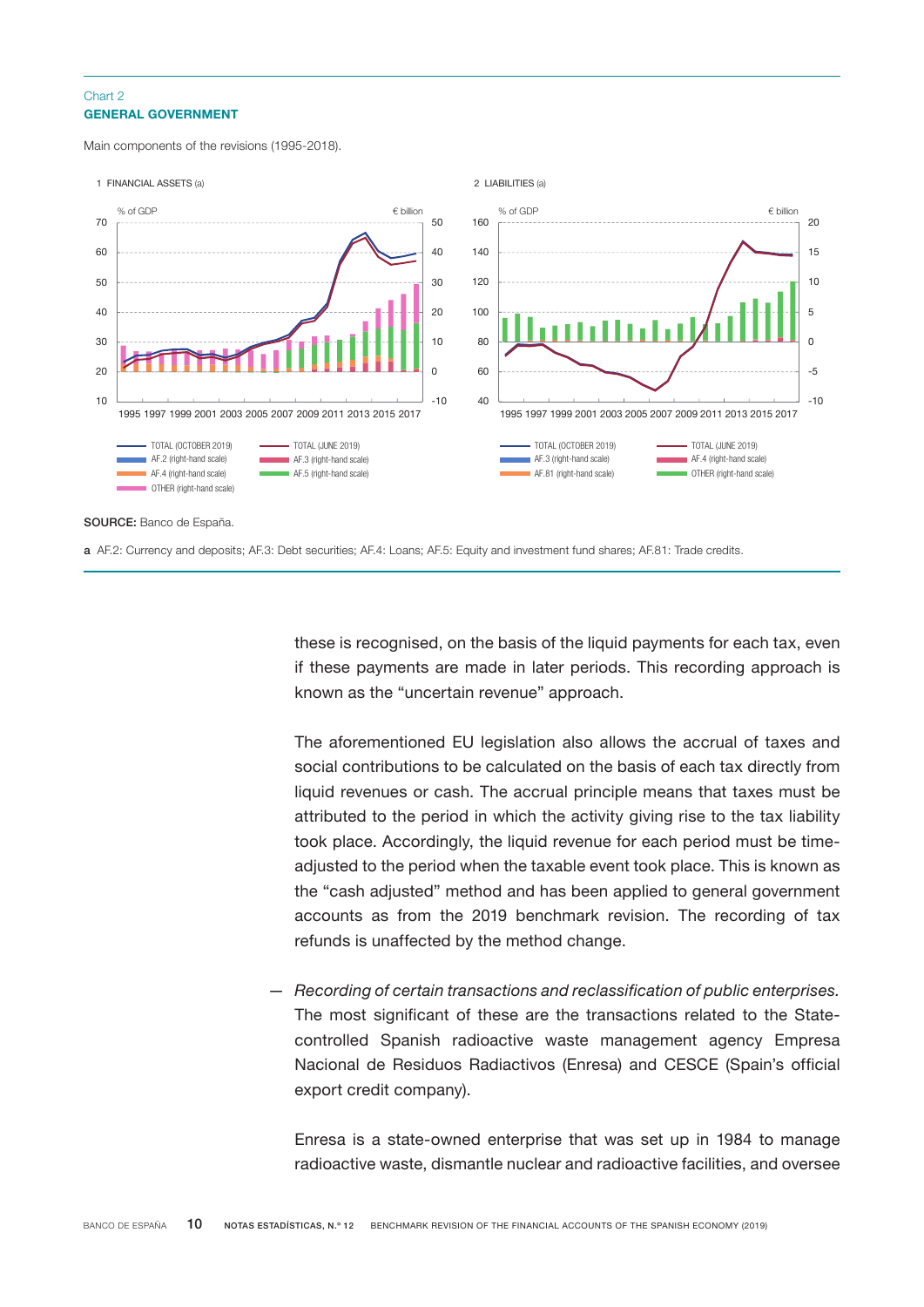the environmental restoration of uranium mines in Spain. It is financed through payments made by nuclear operators, mainly electric utilities, and other entities that produce radioactive waste. The annual payments made by nuclear operators cover all of Enresa's current operating costs and also allow a fund to be set aside to cover the future costs of facility dismantling. The enterprise was reclassified for the years prior to 2017 under this benchmark revision of national accounts, as was announced in February 2018 when it was determined that Enresa lacks decision-making autonomy and is not financed under market conditions. It was consequently reclassified to the general government sector.

CESCE is a state-owned enterprise specialising in export credit insurance and guarantee operations, which to date were allocated to general government accounts as guarantee operations. Following this benchmark revision of national accounts, these operations have been reclassified as general government insurance operations.

In addition, debt incurred during the 2015-2017 period by the Sociedad Estatal de Participaciones Industriales (SEPI) to finance its subsidiaries attached to the general government sector was reallocated to the State. Finally, this benchmark revision reclassified certain public-sector units of scant quantitative significance that report to regional and local governments.

*— Reconciliation between general government net lending/net borrowing (capital account balance) and net financial transactions (financial account balance).* As of this benchmark revision of national accounts, and as per the recommendations of the Excessive Deficit Procedure, the financial and non-financial account balances are not identical, instead showing the statistical discrepancy between the two sets of data. This approach was already partially applied (starting with 2017 data) as of the FASE publication of April 2019.

# 4 Non-financial corporations

## The financial assets and liabilities of the non-financial corporations sector have been revised upwards

Charts 3.1 and 3.2 detail the main components of the revisions of the non-financial corporations sector's financial assets and liabilities. The  $\epsilon$ 87 billion increase in this sector's total financial assets in 2018, equal to 4% of total financial assets, is explained mainly by the increase in intercompany loans (within the loans category) and unlisted shares and other equity, partially offset by the decrease in trade receivables (until 2012). The €192 billion increase in liabilities in 2018, equal to 5% of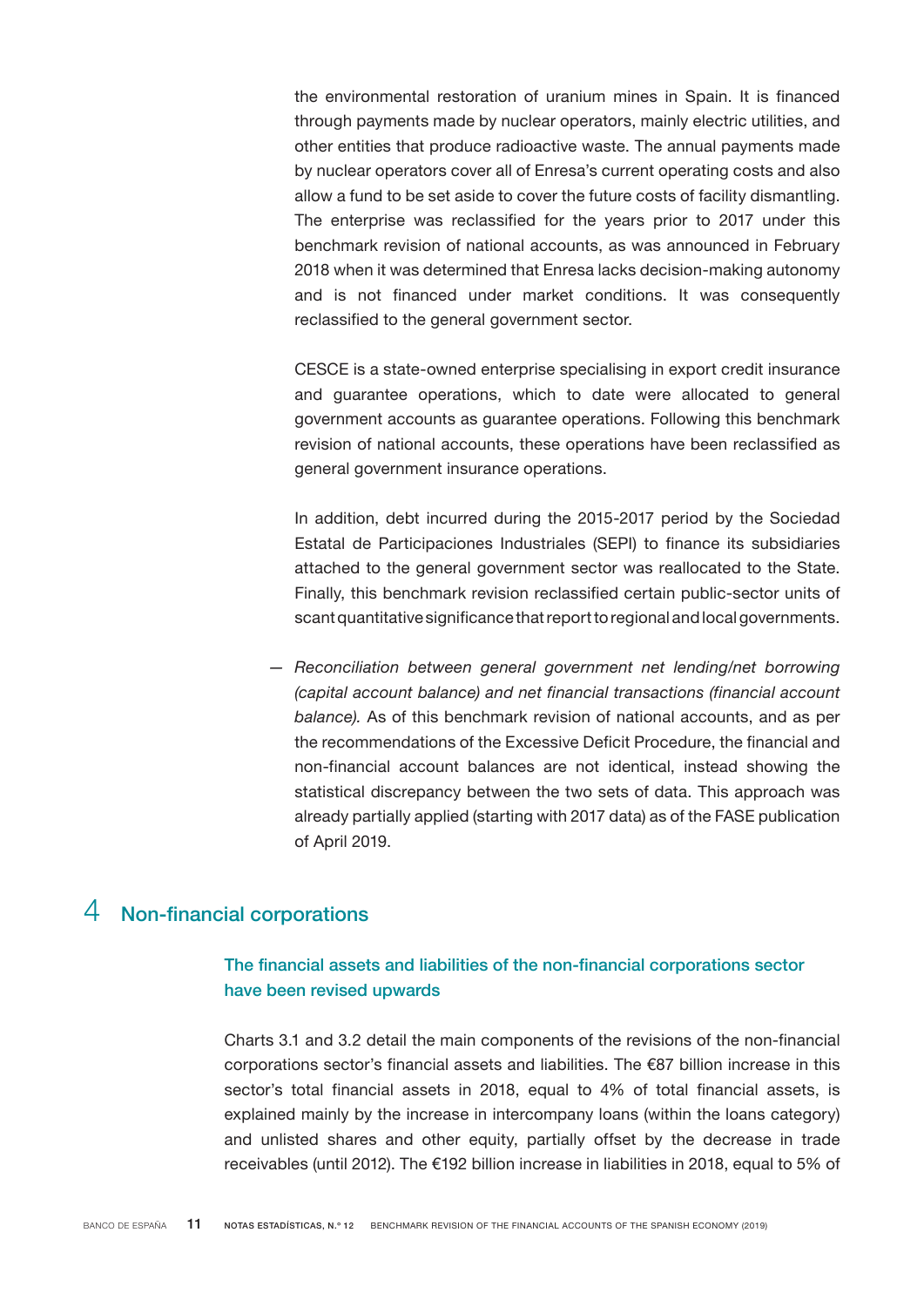#### NON-FINANCIAL CORPORATIONS Chart 3

Main components of the revisions (1995-2018).



SOURCE: Banco de España.

a AF.2: Currency and deposits; AF.3: Debt securities; AF.4: Loans; AF.511: Listed shares; AF.51M: Unlisted shares and other equity; AF.81: Trade credits.

> the sector's total liabilities, arose mainly in the unlisted shares and other equity, and debt securities categories, which were offset partially by a decrease in loans and trade credit received.

> Further information on the main changes in the accounts of non-financial corporations is provided below. Most of these changes stem from the review of the information from the Central Balance Sheet Data Office.

*— New procedure to extrapolate the Central Balance Sheet Data Office data to all companies in the domestic economy.* In the context of this benchmark revision of the macroeconomic statistics, the entire series of the nonfinancial corporations sector's total for 2008 to 2017, which is obtained from the Central Balance Sheet Data Office data, has been revised. Moreover, data have been retropolated to 1995, in order to have a uniform time series including all the methodological improvements made to the representativeness of the sample and to the grossing-up procedures over the years.

The main methodological change is the use of the number of firms, rather than the number of employees, as a grossing-up factor. The inclusion of corporations without activity but with – in some cases significant – amounts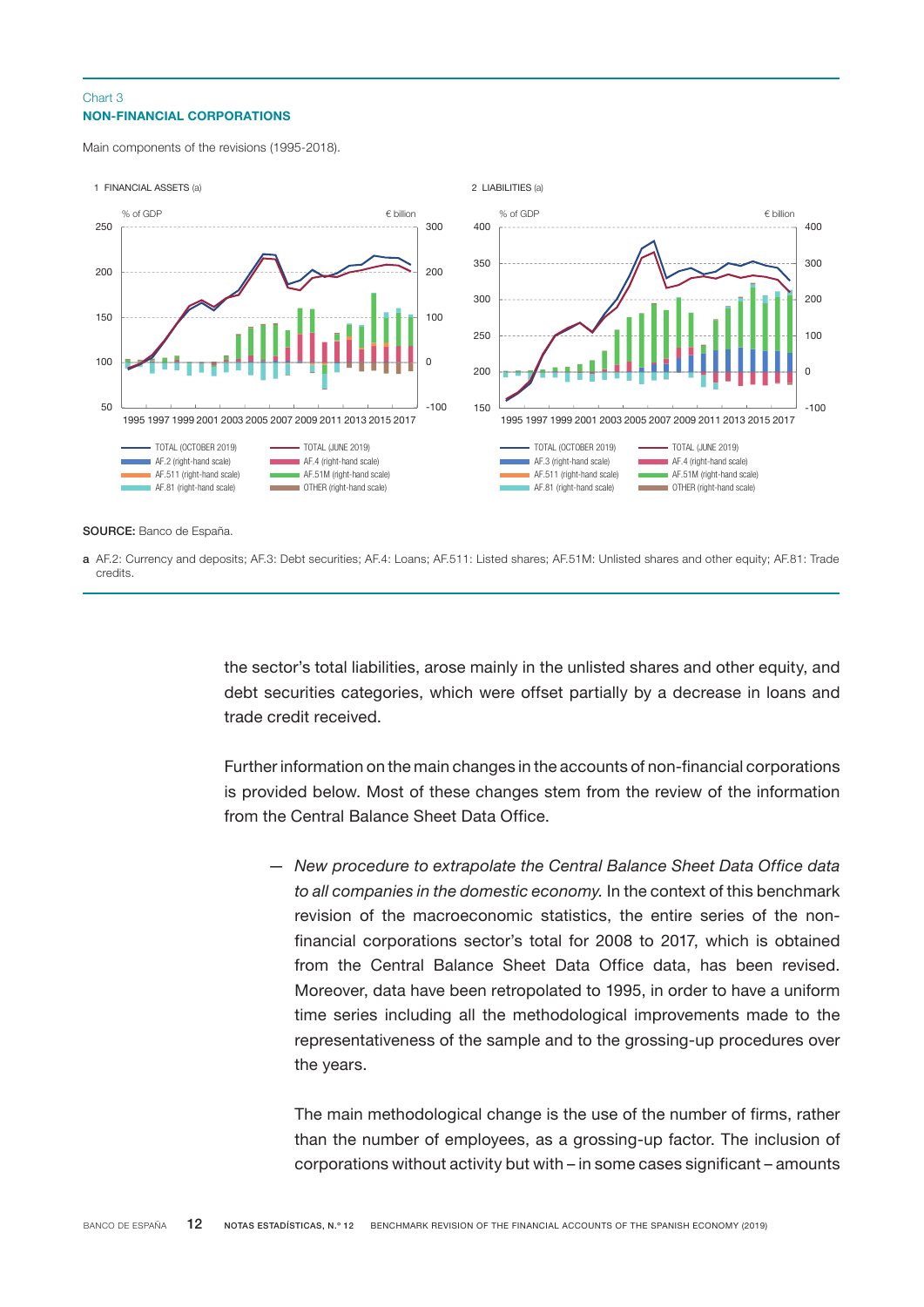of financial assets and liabilities has improved the estimation of the balance sheets for the sector as a whole.

*— The aforementioned reclassification of special purpose vehicles of nonfinancial groups* from the captive financial institutions and money lenders sub-sector to the non-financial corporations sector (where they are consolidated with their parent companies since they are considered to have no decision-making autonomy). The new treatment led to a decrease in the loans payable to financial institutions and an increase in debt securities – also on the liability side – amounting to (in the stocks) approximately €60 billion since 2012.

Broadly speaking, these changes led to an across-the-board increase in the majority of the categories obtained. However, this increase was uneven over the time series, and depended on the scope of the methodological changes affecting the various years. In 2014, the year with the largest increase in the financial balance sheet, equity on the liability side increased by  $£122$  billion (a 7% increase on prior balances).

## $5$  Households and NPISHs<sup>8</sup>

## The financial assets of the households and NPISHs sector were revised upwards slightly, while liabilities fell

Charts 4.1 and 4.2 detail the main components of the revisions of the households and NPISHs sector's financial assets and liabilities. This sector's total financial assets increased by €62 billion in 2018, equal to 3% of total financial assets, owing mainly to the increase in the equity (primarily other equity) and, to a lesser extent, since 2002, the currency and deposits categories. The revisions to liabilities have only been significant to any degree in recent years, with a decrease of €17 billion in 2018, equal to 2% of the sector's total liabilities, mainly in the other accounts payable category.

Further information is provided below on the main changes, detailed above, made in this extraordinary revision of the FASE in the households and NPISHs sector's accounts.

*— Increase in the portfolio of unlisted shares and other equity.* The Central Balance Sheet Data Office's revision of the corporate data grossing-up procedure to obtain national aggregates, described in Section 4, led to an increase in the amounts of equity issued by non-financial corporations and, consequently, a further distribution of such equity among resident holder sectors (in particular, the households and NPISHs sector). Specifically,

<sup>8</sup> Non-profit institutions serving households.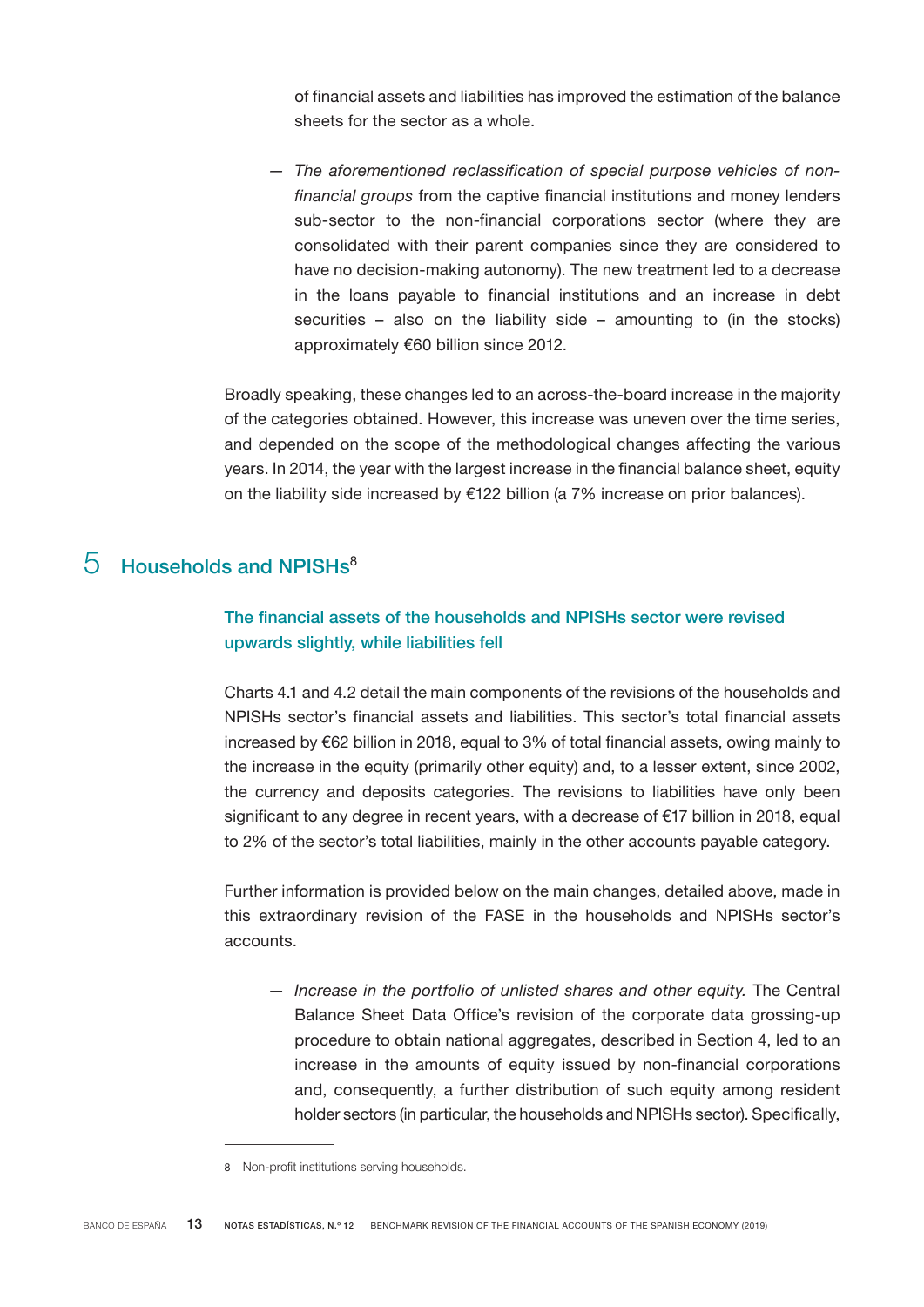#### HOUSEHOLDS AND NPISHs Chart 4

Main components of the revisions (1995-2018).



```
SOURCE: Banco de España.
```
a AF.2: Currency and deposits; AF.3: Debt securities; AF.4: Loans; AF.51: Equity; AF.52: Investment fund shares; AF.6: Insurance, pensions and standardised guarantees; AF.81: Trade credits.

> between 2013 and 2016, equity issued by corporations increased by 6% on average with respect to the previous procedure. Consequently, the portfolio of equity issued by corporations held by households and NPISHs increased in the period from 2013 to 2018 by 11% on average with respect to June's yearly publication. This represents 4% of GDP. Overall, in 2018 the portfolio of listed shares increased by €11 billion and the unlisted shares and other equity portfolio increased by €39 billion, accounting for 0.5% and 2%, respectively, of the total financial assets in this period.

*— Upward revision of the currency and deposits category,* owing to the increase in the estimate of euro banknotes issued by central banks other than the Banco de España held by Spanish households, known as "cash inflows", which arise mainly as a result of tourism. Since the euro's launch, there has been a systematic decrease in Spain's weight in the total currency placed in circulation in the euro area in some specific periods, particularly at the end of the summer months. This is due to the withdrawal from circulation of surplus banknotes resulting from inflows of tourists' banknotes. On current estimates, the aggregate amount of euro banknote inflows in the period from 2002 to 2018 stands at €57 billion, up 6% on prior estimates; furthermore, the currency held by resident sectors is up 5% in 2018 and amounts to €69 billion.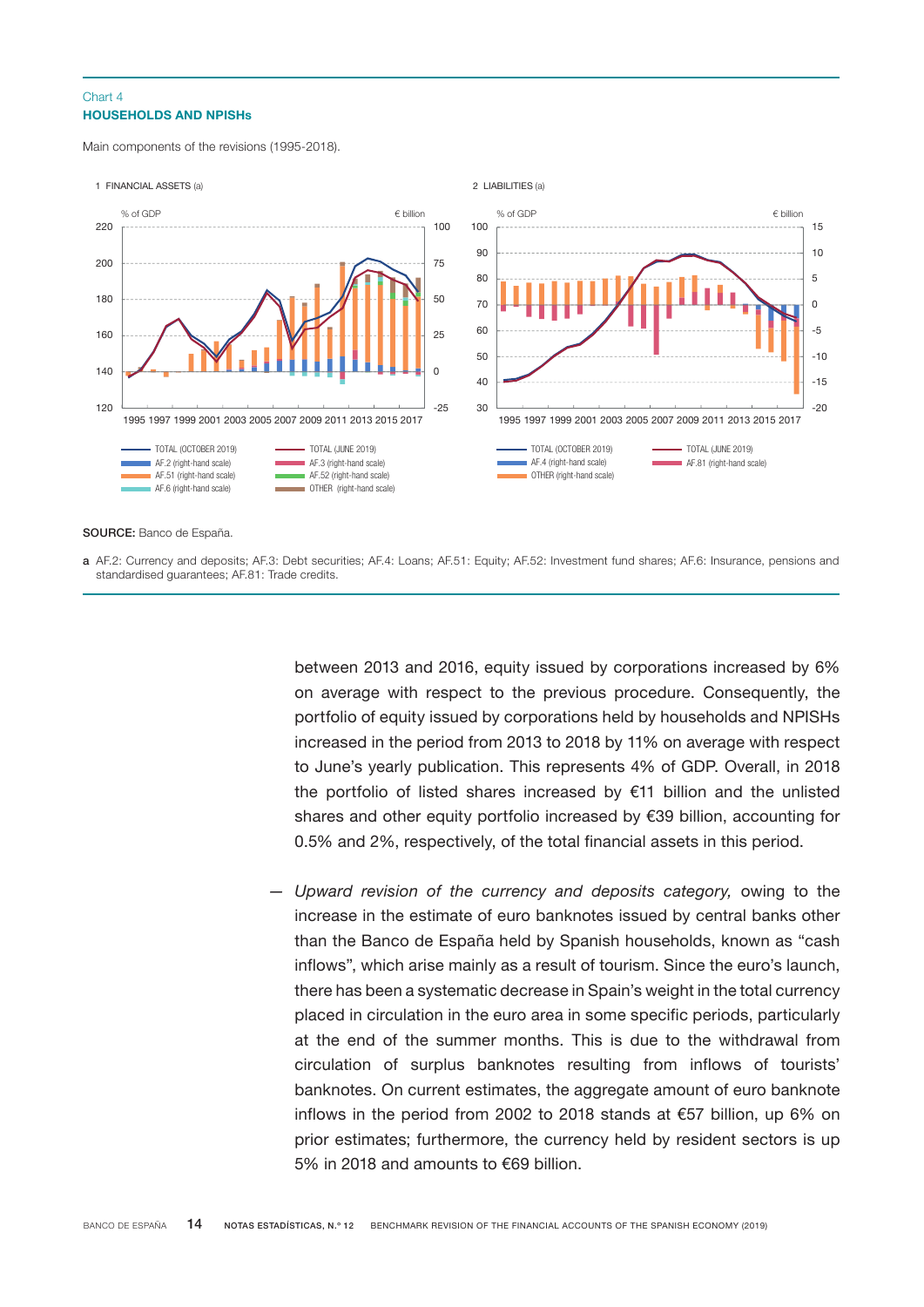## 6 Rest of the world

## The financial assets and liabilities of the rest of the world have been revised upwards

Charts 5.1 and 5.2 detail the main components of the revisions of the financial assets and liabilities of the rest of the world sector. These reflect, respectively, the liabilities and financial assets of the resident sectors against the rest of the world. The  $E112$ billion increase in financial assets in 2018, amounting to 4% of the sector's total financial assets, is the result of the increase in both equity (mainly other equity) and financial derivatives. Liabilities increased by €78 billion, equal to 4% of the sector's total liabilities, in 2018. The financial derivatives category is mainly behind this increase.

In this benchmark revision of the macroeconomic statistics, the methodological treatment of certain categories and the use of the same data sources have significantly increased consistency across the financial accounts statistics and the balance of payments/international investment position (BoP/IIP) statistics.

Among the methodological inconsistencies eliminated, mention should be made of the treatment of interest rate swaps in the stocks of financial derivatives, detailed in Section 2. Until now they were recognised at their net amount in the financial accounts and their gross amount in the IIP statistics. Henceforth they will be recognised at their gross amount in the financial accounts, following the recommendations of groups of experts to align both sets of statistics. Also, for numerous categories the use of the same statistical sources was adopted: deposits abroad, trade receivables, etc. A logical result of this increased consistency across, and integration between, the financial accounts statistics and those of the BoP/IIP is that the financial accounts statistics are affected by ordinary and extraordinary revisions of the BoP/IIP statistics, where the latter is a source of information.

In this context, mention should be made of the revision of the procedure for estimating real estate investments in foreign statistics. Until now these were estimated by means of the accumulation of flows (up to 2012, using residents' returns on external transactions; and, thereafter, based on transactions recorded in notaries' statistics). To prepare these new series, a study was conducted to estimate the dwellings held by non-residents (2017 baseline) based on a tourism survey (reported overnight stays at own dwellings), valued at market prices based on average provincial house prices according to the National Statistics Institute's house price index (IPV by its Spanish acronym). Since then, the stocks have been constructed by accumulating the transaction flows (notaries' statistics), revaluations (according to the IPV) and other changes in volume (migrations). The series were retropolated using a similar procedure based on information available in each period on the transactions with the rest of the world, revaluations and migrations.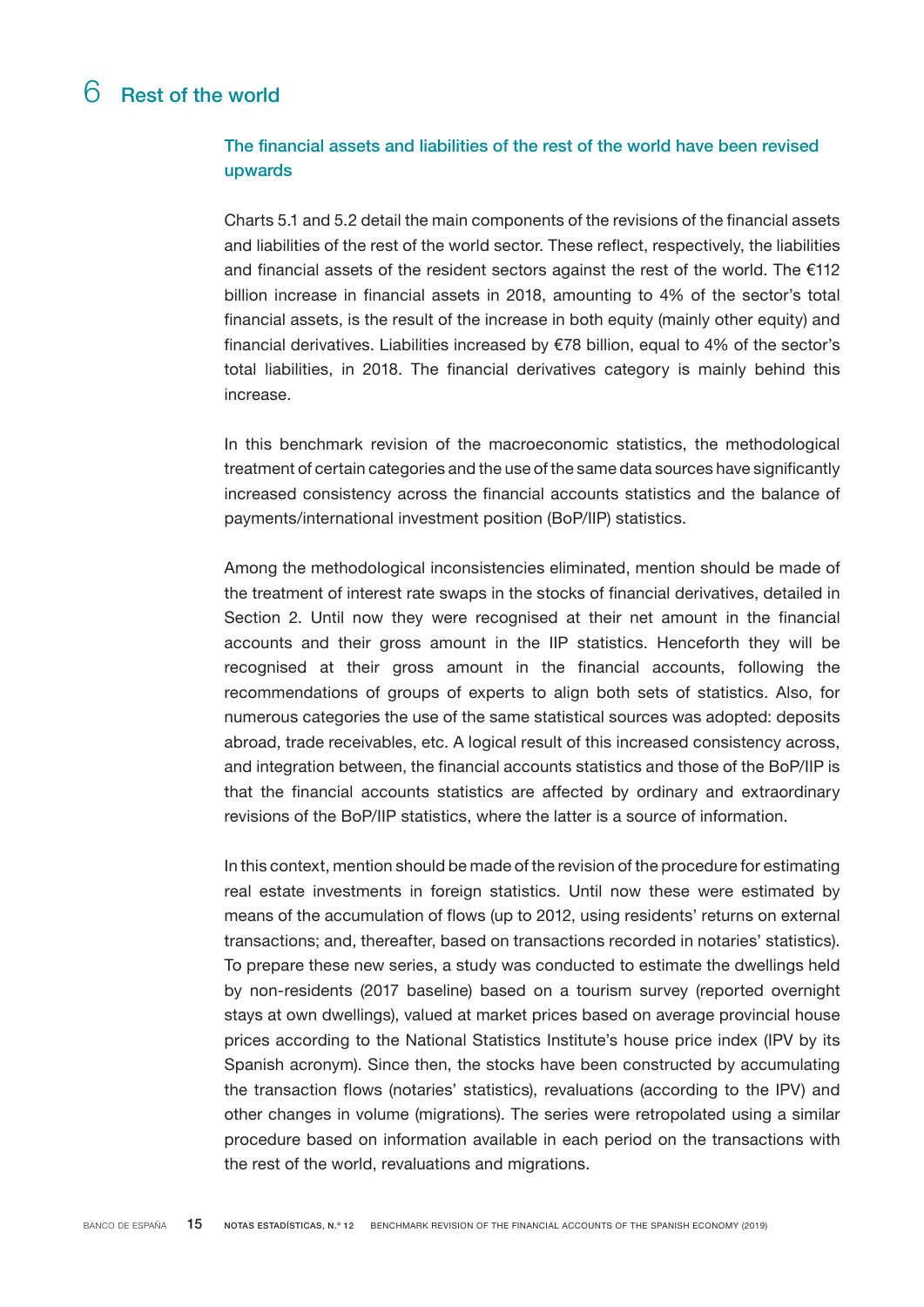### REST OF THE WORLD Chart 5

Main components of the revisions (1995-2018).



SOURCE: Banco de España.

a AF.2: Currency and deposits; AF.3: Debt securities; AF.4: Loans; AF.51: Equity; AF.52: Investment fund shares; AF.7: Financial derivatives.

#### MAIN INDICATORS OF THE FINANCIAL ACCOUNTS Chart 6

Comparison of FASE 2018 (June 2019) with FASE 2019 Q2 (October 2019).



SOURCE: Banco de España.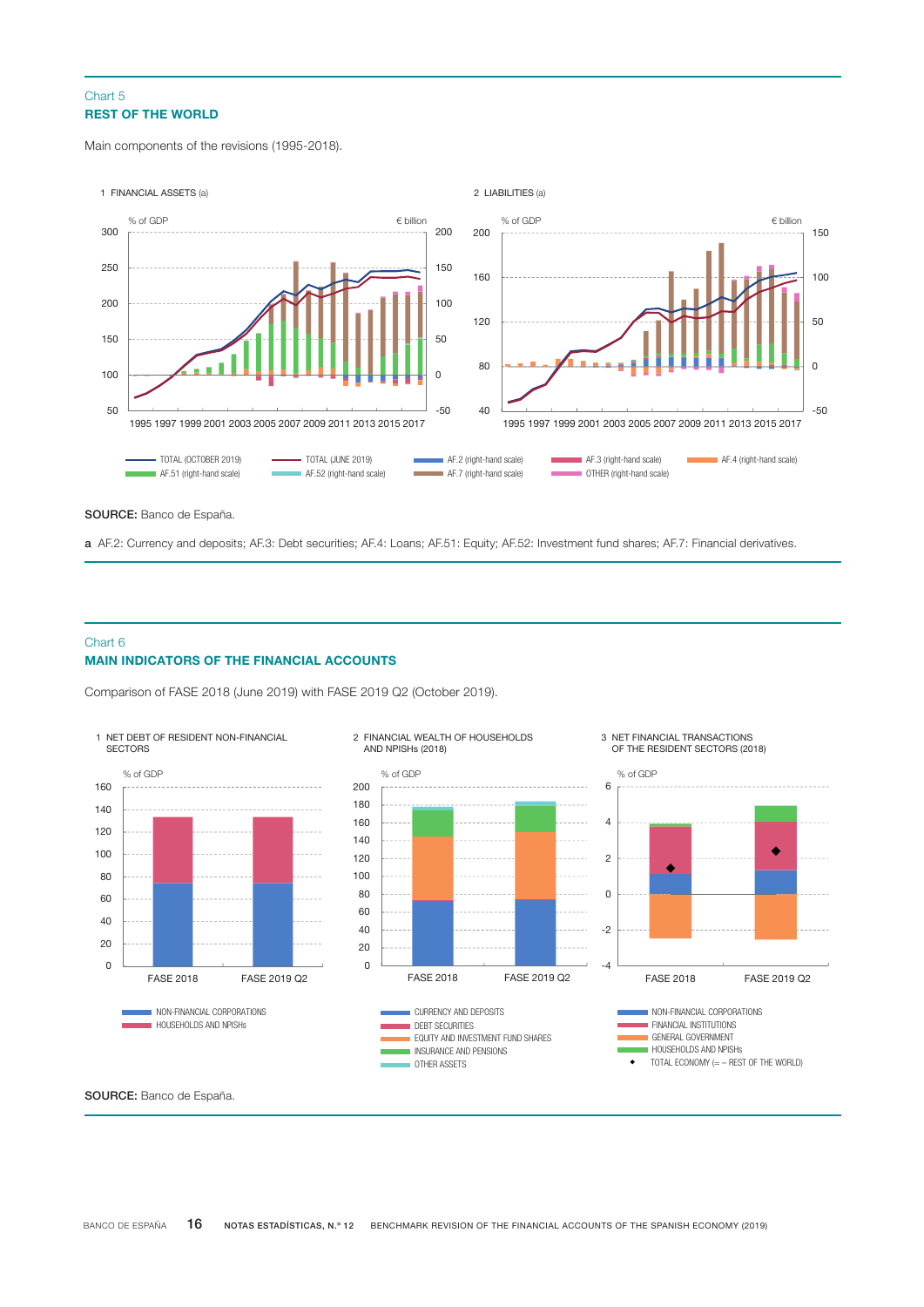# 7 Main indicators of the financial accounts

In sum, although the changes made in the financial accounts in this benchmark revision resulting from, as appropriate, the new preparation procedures, new sources of statistics for some categories or the implementation of methodological recommendations give rise to significant revisions of some categories, the impact on the main indicators of the financial accounts is limited, as Chart 6 shows. Specifically, when compared with the values disseminated in June 2019, corresponding to the annual publication (FASE 2018), the new data disseminated in October 2019, corresponding to the FASE 2019 Q2, show:

- A level of net indebtedness of the private non-financial sectors (nonfinancial corporations and households) that is similar in terms of both its aggregate amount and its sectoral composition: 133.5% of GDP at end-2018, compared with 133.4% based on the prior data.
- An increase in the financial wealth of the households and NPISHs sector, which at end-2018 represented 184.1% of GDP, compared with 178.1% based on prior data. This difference was mainly the result of increased equity holdings (unlisted shares).
- An increase in recent years in the net financial transactions of resident sectors of around 1% of GDP in 2018, particularly of households and NPISHs.